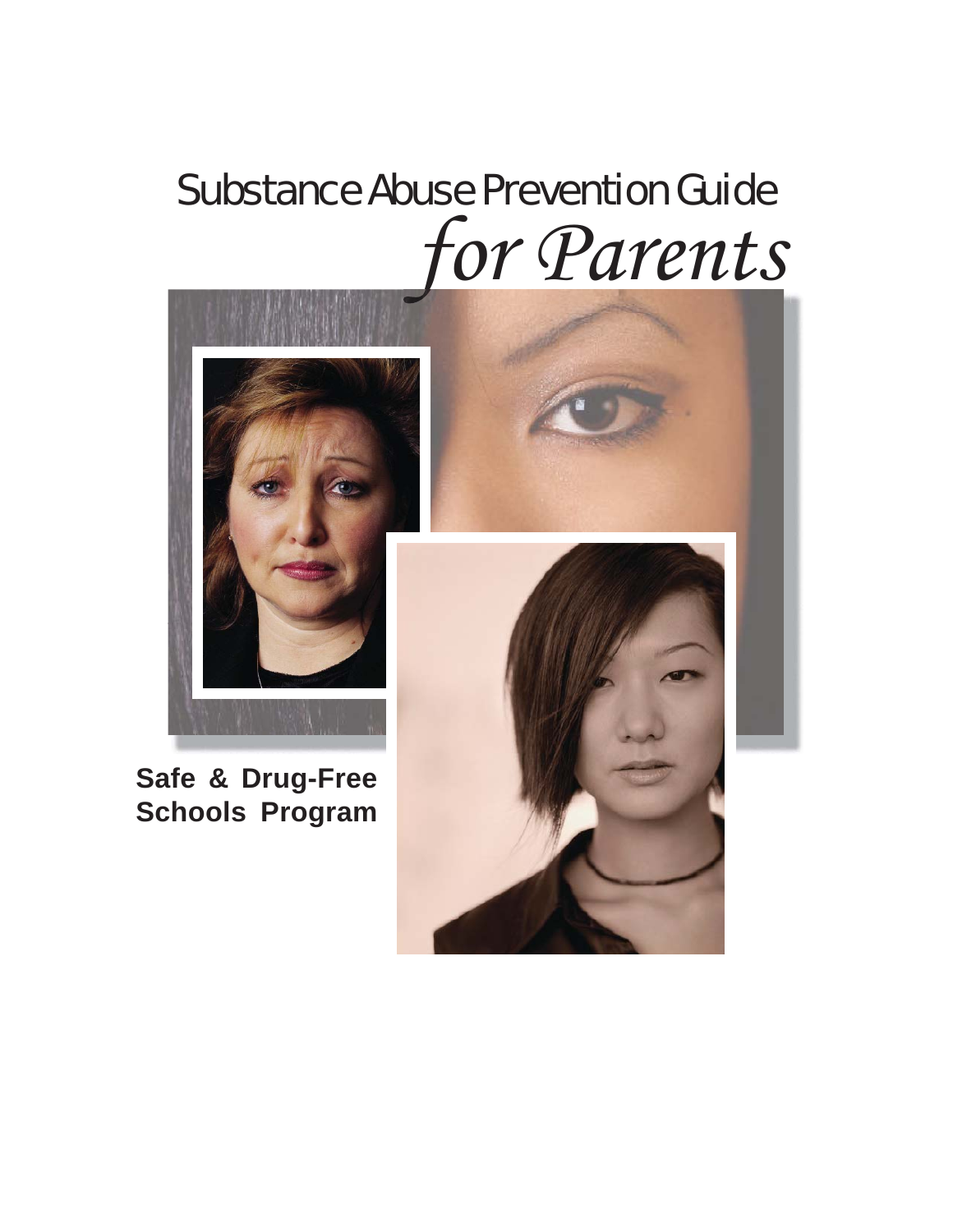# **TABLE OF CONENTS**

| CREATING BALANCE THROUGH MAKING CHOICES  10 |  |
|---------------------------------------------|--|
|                                             |  |
|                                             |  |
|                                             |  |
|                                             |  |
|                                             |  |
|                                             |  |
|                                             |  |
|                                             |  |
|                                             |  |
|                                             |  |
|                                             |  |
|                                             |  |
|                                             |  |
|                                             |  |
|                                             |  |

Written, compiled and edited by Armethia L. Sims, MA, LPO. Revised 2006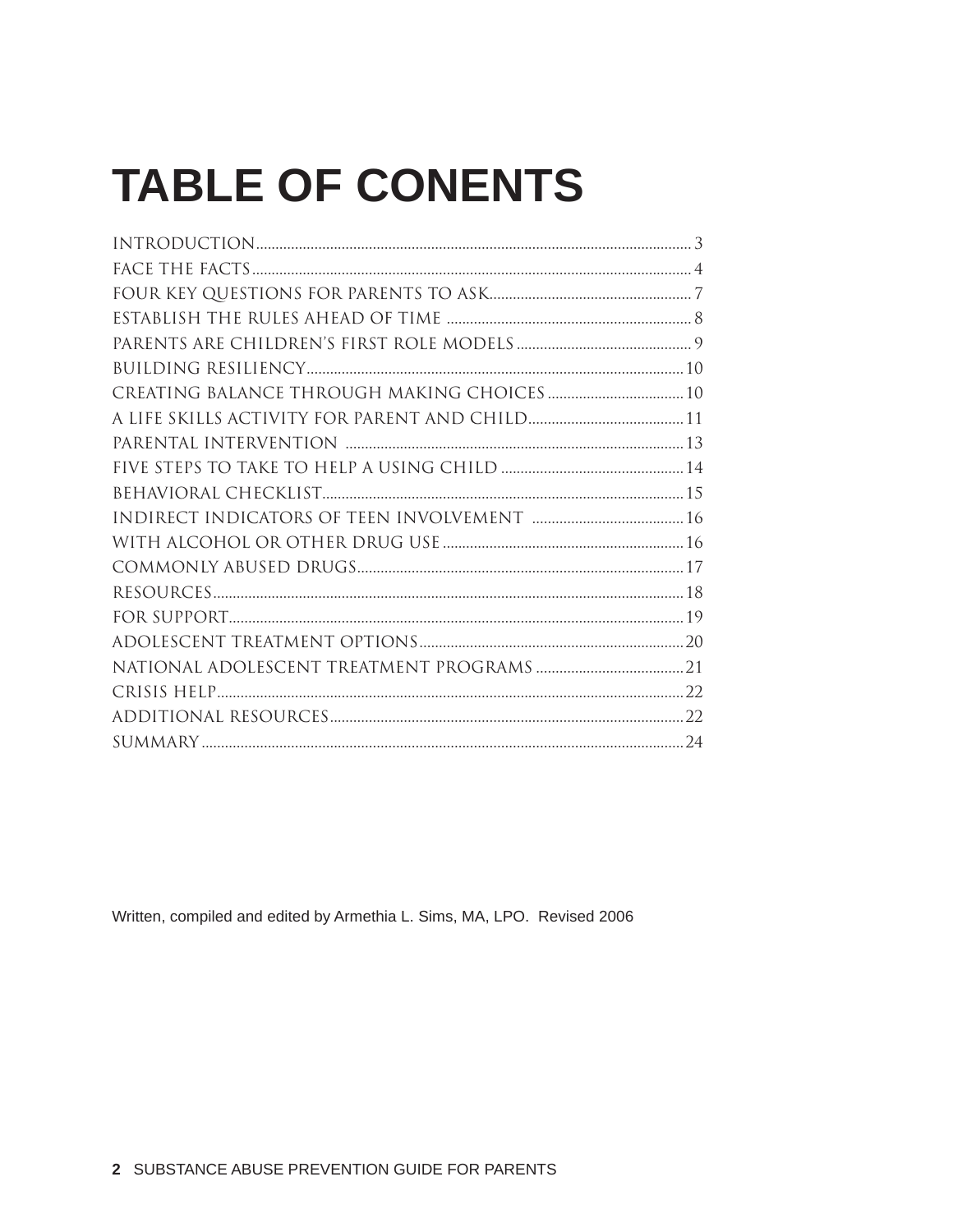### **INTRODUCTION**

**Parents have always had the challenge of finding a balance between encouraging their**<br>children to freely explore life and giving the children adequate protection from the harn<br>of life. In today's society, it is becoming m children to freely explore life and giving the children adequate protection from the harms of life. In today's society, it is becoming more of a challenge daily for parents to find this balance.

One of the major harms that concern parents today is young people's involvement with alcohol and other drugs. Many parents, community organizations, and schools are continuously working to keep that involvement from happening in the first place, through being a part of prevention efforts. Experts now know that "anti-drug" talk alone is not enough. Kids need skills and support to make productive choices.

This guide is designed for parents to learn what works in the area of preventing alcohol, tobacco and other drug (ATOD) use, and what to do when children are using. It lists many helpful resources, but obviously cannot list every resource available. The resources given often have links to further information or referral sources.

Another purpose of this guide is to encourage parents to continue their supportive efforts to help children to stay healthy, succeed in school, and stay drug free. The effect of substance abuse on today's society has made this issue a vital public health concern. No matter what opinion people hold on the ways to deal with the issue, there must be agreement that children



deserve to be safe and have a chance to live healthy lives.

This guide is written, compiled and edited by Armethia L. Sims, MA LPC for the Ann Arbor Public School system. Revised 2006. Edited by P-CCS and used by permission granted from Ann Arbor Schools, May 2008.

### **Face the Facts**

Parents are children's first and most important role models. Recent research says that the number one reason kids' report they are choosing not to use drugs is they do not want to disappoint their parents. This not only shows that the feelings of parents still matter to kids, but parents still have a major impact on children's decisions

to use or not to use drugs.

Since national statistics have demonstrated that alcohol, tobacco and other drug (ATOD) use has now become a problem on the elementary level it is never too early to start discussions with children about making healthy choices. Parents never hesitate to warn young children not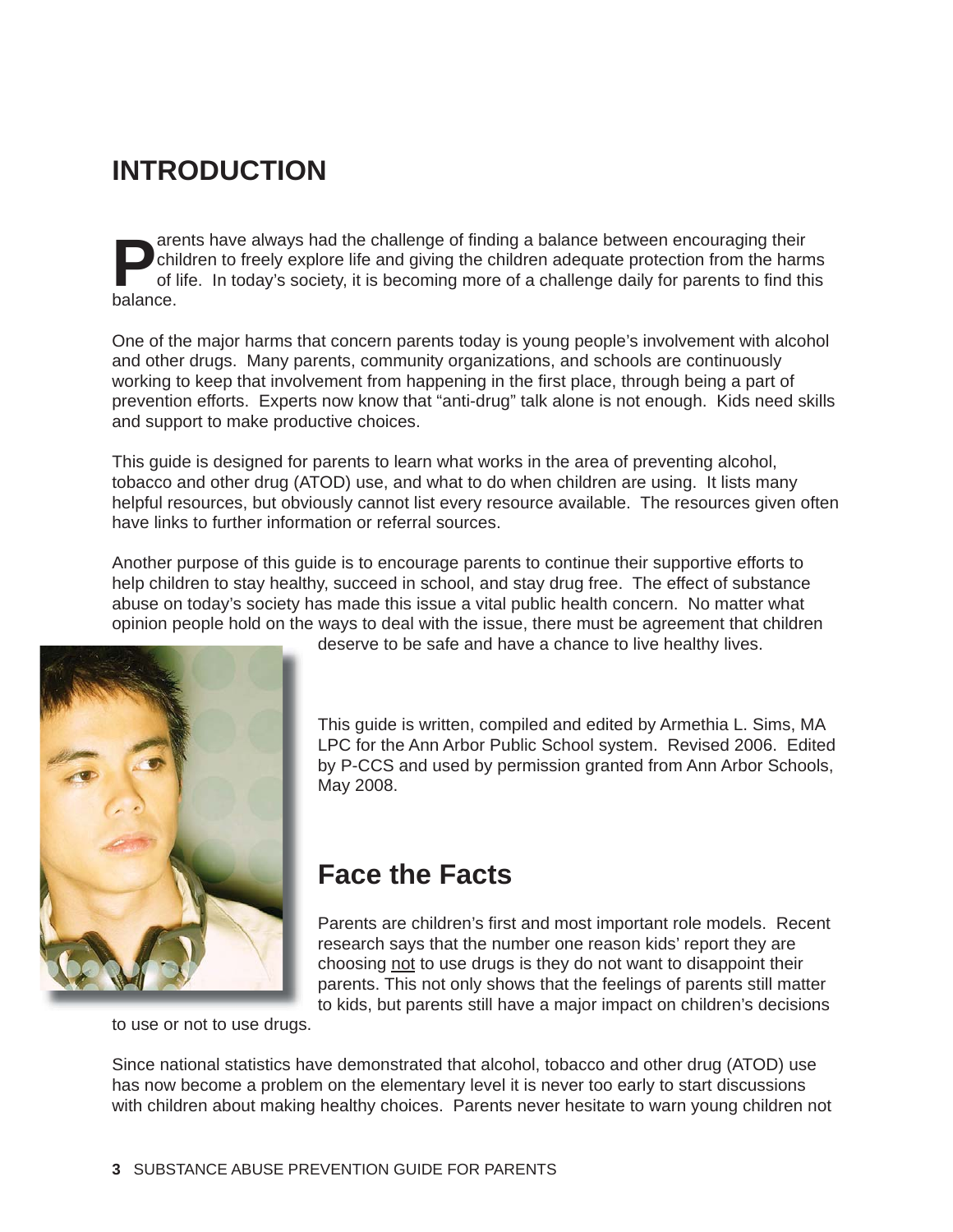to put things into their mouths that may be poisonous or dirty. Parents can comfortably expand that discussion to alcohol, tobacco and other drugs and continue to talk with the child (not at the child) so the child gets a clear message of what the parent is saying. Parents need to express their belief about kids not using drugs. Elementary age children as well as pre-schoolers are often aware of drugs in the community, even if they don't see it or know the harm.

In studying children who choose not to use, experts have identified the assets and skills needed to promote children's well-being. Children can learn at an early age how to make productive choices. There are many local agencies and groups that are willing to support parents with parenting issues.

When children choose to use drugs, parents need to find out how involved they are with drugs by getting a substance abuse assessment for the using child. Parents and kids need to know they are not alone when dealing with the challenges of substance abuse. Parents should seek support for themselves to deal adequately with the issues. A professional counselor can help with intervention of a difficult child in order to get the needed help.

When parents are unsure of use, a behavioral checklist can point out what to look for in a using teen. The earlier a teen is helped, the better chance of recovery. Parents can educate themselves about ATOD and handling related issues by accessing the many resources listed in this guide.

#### **Approaches to Foster Communication with Young Children about Alcohol, Tobacco and other Drugs**

- Choose times for discussion when everyone is relaxed. (Be careful not to use scare tactics for young kids.)
- Watch for opportunities that are natural and spontaneous. (Ex. After seeing something on TV or news about drugs.)
- Create opportunities by watching an appropriate video or TV show that touches the subject. Ask children what do they think about what was shown and do they understand it?
- Listen to the child's feelings. Repeat what the child says to show understanding. (Ex. You're saying the movie made you feel sad. What part was sad to you?)
- Talk about feelings, but also know the facts. Parents need to be educated about ATOD. Sometimes children will ask direct knowledgeable questions. (Ex. Can smoking kill you?) •
- Be clear about family expectations centered on ATOD use and both parents should be united on those expectations.
- Give children honest reasons not to use ATOD.
- Let children know you are speaking out of love, concern and protection, and show willingness to trust their judgments.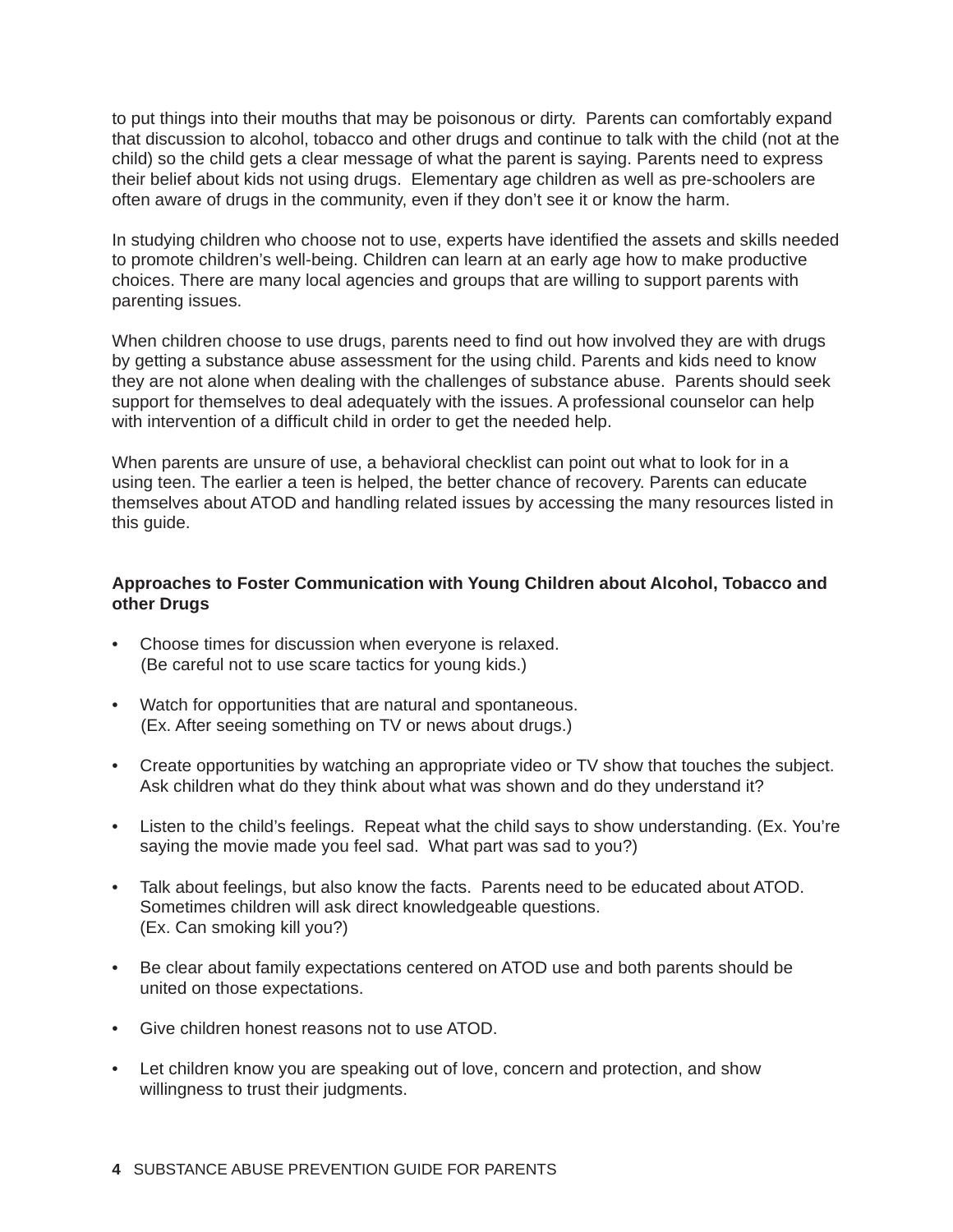### **FOUR KEY QUESTIONS FOR PARENTS TO ASK**

The same approaches can be used with pre-teens and teens. Often by this time, older children may know people who are smoking tobacco, drinking alcohol or using some other drug. Parents must be willing to question kids. Ask the following four questions:

- 1) "Do you know what drug use can do to your body?"
- 2) "Do you know anyone who drinks or uses other drugs?"
- 3) "Do your friends drink or use other drugs?"
- 4) "Do you ever drink or use other drugs?"

Sometimes parents avoid direct questions because they are afraid of offending the child or unsure of what should be done if the child answers "yes" to some questions.

*If the answer is "yes" to questions 2 and 3,* the parents can tell the child that they appreciate the child's honesty, but continue to voice concern. Provide the opportunity for the child to learn what can happen when one gets involved with these chemicals. Encourage children to come to them for help in solving their social problems with peers, without fear of punishment.

### **Establish the rules ahead of time for what will bring consequences**

Consequences should be thought of before rules are broken. Then it is easier for the child to realize that he/she made the choices that lead to the consequence. Be willing to be the adult. Children need to have age appropriate responsibilities but not be treated as adults. They need the safety of adult supervision. Parents can get professional help with parenting or family substance abuse education programs.

- When the child says "yes" that he/she is a user, there needs to be an assessment of *how involved that child is with chemicals.*
- When a child continually lies about use to the parents, that's a sign to get a *professional counselor involved.*

Sometimes parents have to be careful when they think a child is just beginning to experiment with drugs. Too many times parents wait, thinking it is a phase in the child's development and will pass in time. Even if a child does not develop chemical dependency, there are too many other harmful effects as a result of using ATOD for parents to not intervene and help their children as soon as possible.

#### **PARENTS NEED TO ASSESS THEIR OWN INVOLVEMENT WITH CHEMICALS**

Alcohol is legal for adults, but if an adult has developed a drinking or other drug problem, it will be hard for children to listen to that adult. Health experts say that social drinking is no more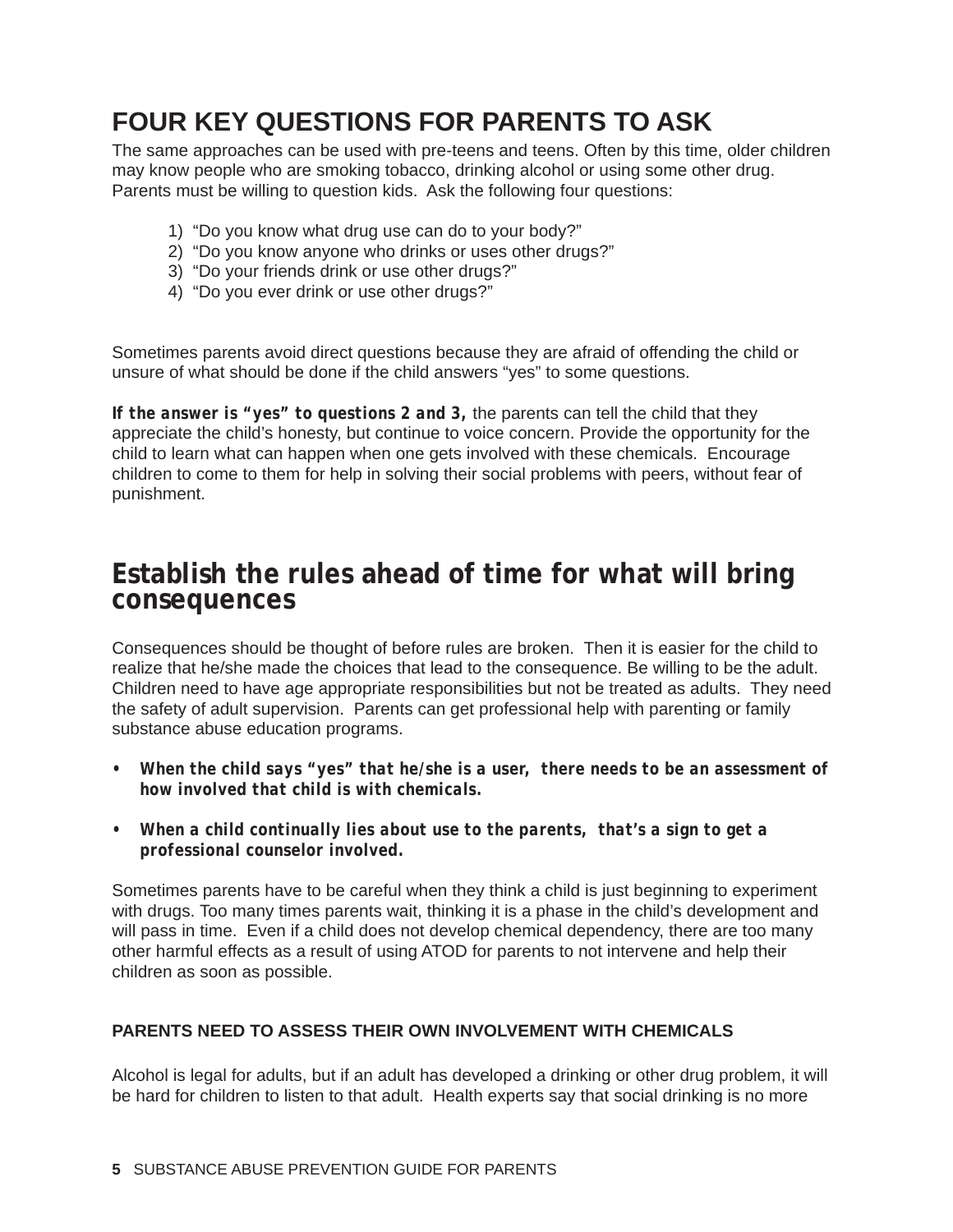than three alcoholic drinks in a three hour period. However, the drinker's driving is affected with just one drink.

Statistics also show that children, who have parents that smoke and/or drink, tend to smoke and/or drink. Early tobacco use by children increases their risk of later involvement with alcohol and other drugs. Tobacco and alcohol are the nation's leading *gateway drugs.* They tend to lead to use of other drug

### **PARENTS ARE CHILDREN'S FIRST ROLE MODELS**

While children need to be accepted just as they are, they need an idea of what they can become. Through encouragement and support from the people around them, those who mean the most to them, children will develop and add other aspects to their personalities.

A helpful contemplation for parent role models is to ask oneself … "What type of adult person would I like my child to become?" *Explore inner characteristics, values, attitudes and write down your thoughts. After completion, read through the list. Ask yourself:* "Do I have these characteristics, values and attitudes?" *Are you willing to become that person you want your child to be?*

### **POINTS TO REMEMBER**

- 1. Research shows that children say "no" to drugs because they care what their parents think about them and don't want to disappoint parents.
- 2. Parents have to be willing to talk about ATOD use to children and implement family expectations or rules about no use.
- Parents must assess their own use of ATOD. 3.
- 4. Parents are children's first role models.

### **BUILDING RESILIENCY**

Researchers have gained the most information about drug prevention by surveying and studying the lives of children who choose *not* to use drugs. They discovered that there are certain factors and developmental assets that can build enough resiliencies in children to reduce their chances of using drugs. Many government approved prevention programs and school health curriculums have incorporated these factors and assets.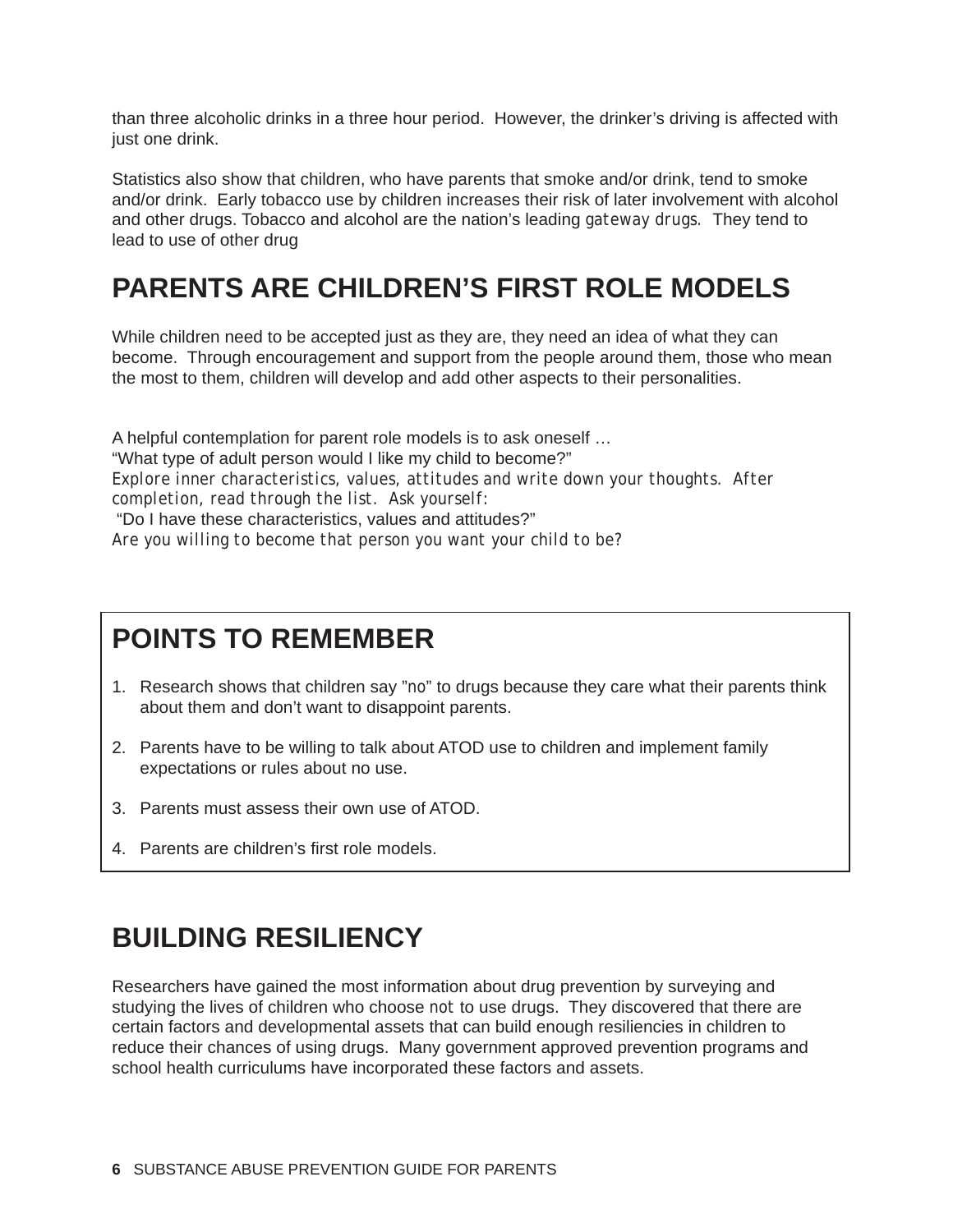**Research shows that it is better for children when parents and community institutions** unite to promote these assets. These findings were brought to national attention by a independent nonprofit, nonsectarian organization unite to promote these assets. These findings were brought to national attention by an their data they have built a framework of forty developmental assets that promote high-risk prevention and resiliency in children. Schools are incorporating curricular activities that help with character education and building life skills that are based on the Search Institute framework of assets.

These 40 assets fall into the following eight categories:

- 
- 2. Empowerment 6. Positive Values
- 3. Boundaries & Expectations 7. Social Competencies
- 4. Constructive Use of Time **8. Positive Identity**
- 1. Support 5. Commitment to Learning
	-
	-
	-

When parents have already begun developing these assets at home, it helps to create balance in their children's lives. A detailed description of the assets and how to promote them is available at www.search-institute.org or by calling 1-800-888-7828.

### **CREATING BALANCE THROUGH MAKING CHOICES**

The basis of all our life experiences is the skill of *making choices*. The choices parents make for their lives will affect the way their children make choices. Parents can help children at very early ages to become aware of looking for more than one way to solve to a problem. It is helpful if parents have children look at the rewards and consequences of the choices they make.

#### *Have children pay attention to how they feel about their choices.*

When harmful choices are made, particularly impulsively, a person may feel off kilter or just not happy with the decision. Too many of these type choices can make one's life feel unmanageable and out of control (unbalanced). Learning impulse control is part of maturation. Children need adults to help them to know that their daily lives are okay. Children need adults to help them form positive self images.

#### *When alcohol and other drugs are used by children, it interferes with a clear image of self or creates a false image for them.* When a child is in harm's way with ATOD, his/her ability to make productive choices will also be hindered.

It is important that parents give children the guidance to learn to make their own decisions at an early age, but it must be with the understanding that life carries rules and principles that everyone must live by in order to survive.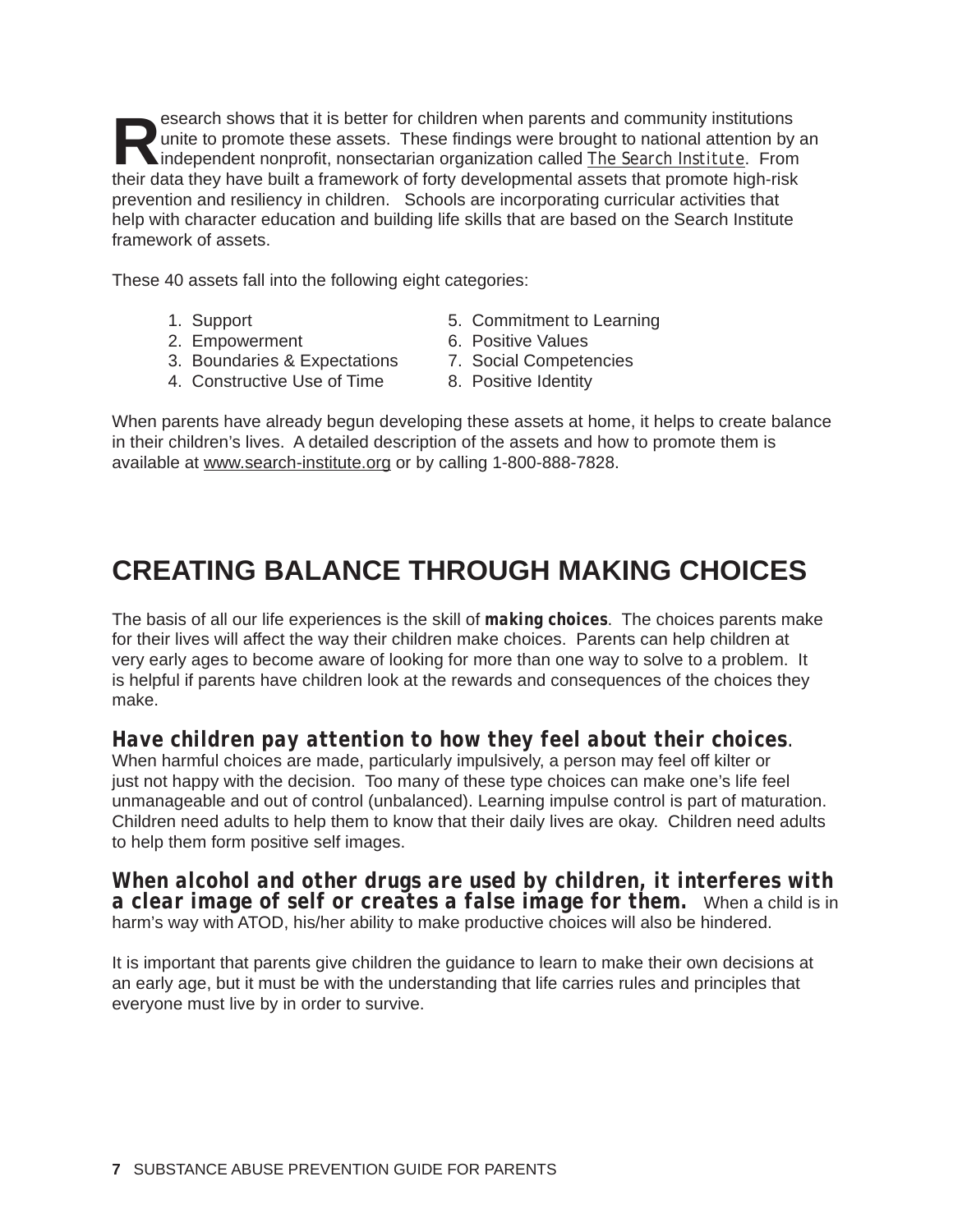# **A LIFE SKILLS ACTIVITY FOR PARENT AND CHILD**

Tell your child about an experience in your youth, when you had to make a tough decision and were unsure of what to do. Make sure you share how you were feeling at the time of the challenge.

Ask your child what he/she thinks you could have done or what he/she might do in that situation. The object is to explore options. Then discuss the outcome.

This is an activity that can be practiced concerning any problem that the child and family may face. Exploring options is recognizing that there are choices in every situation.

#### **EXPLORING OPTIONS AND OUTCOMES**

- 1. Have a support system that extends beyond immediate family to other trustworthy adults who will help, particularly in crises or emergencies.
- 2. Encourage children's self-worth and self-identity by loving and praising them just as they are.
- 3. Truly *know* your children, what they are about as people. (Ex. A child may show a different side of himself at school and the parents may be surprised to see this side of the child when a teacher reports it.)
- 4. Know your child's friends and their friends' parents. Be willing to talk to other parents about concerns.
- 5. Have a family *connectedness* to some form of a higher power.
- 6. Have family awareness sessions and talk on issues that affect family balance and harmony. These can be times to educate the whole family on issues such as ATOD, as well as

other high- risk behavior. Always end sessions with a time of sharing and expressing gratitude for one another.



7. Parents must be willing to admit that they don't know all the answers, and work with children to find solutions.

One model for conflict resolution POWER

# **PARENTAL INTERVENTION**

**WHAT TO DO WHEN A CHILD IS USING ALCOHOL OR OTHER DRUGS**

Because parents are too close to the situation, they may be the last ones to

notice or at least to admit that their child is using drugs. It is a painful situation experienced by all parents.

When elementary school age children are involved with ATOD, it is a definite sign of a lack of adult supervision or even neglect. This can be true for older kids also, but the influences outside the home become greater in the middle and high school years.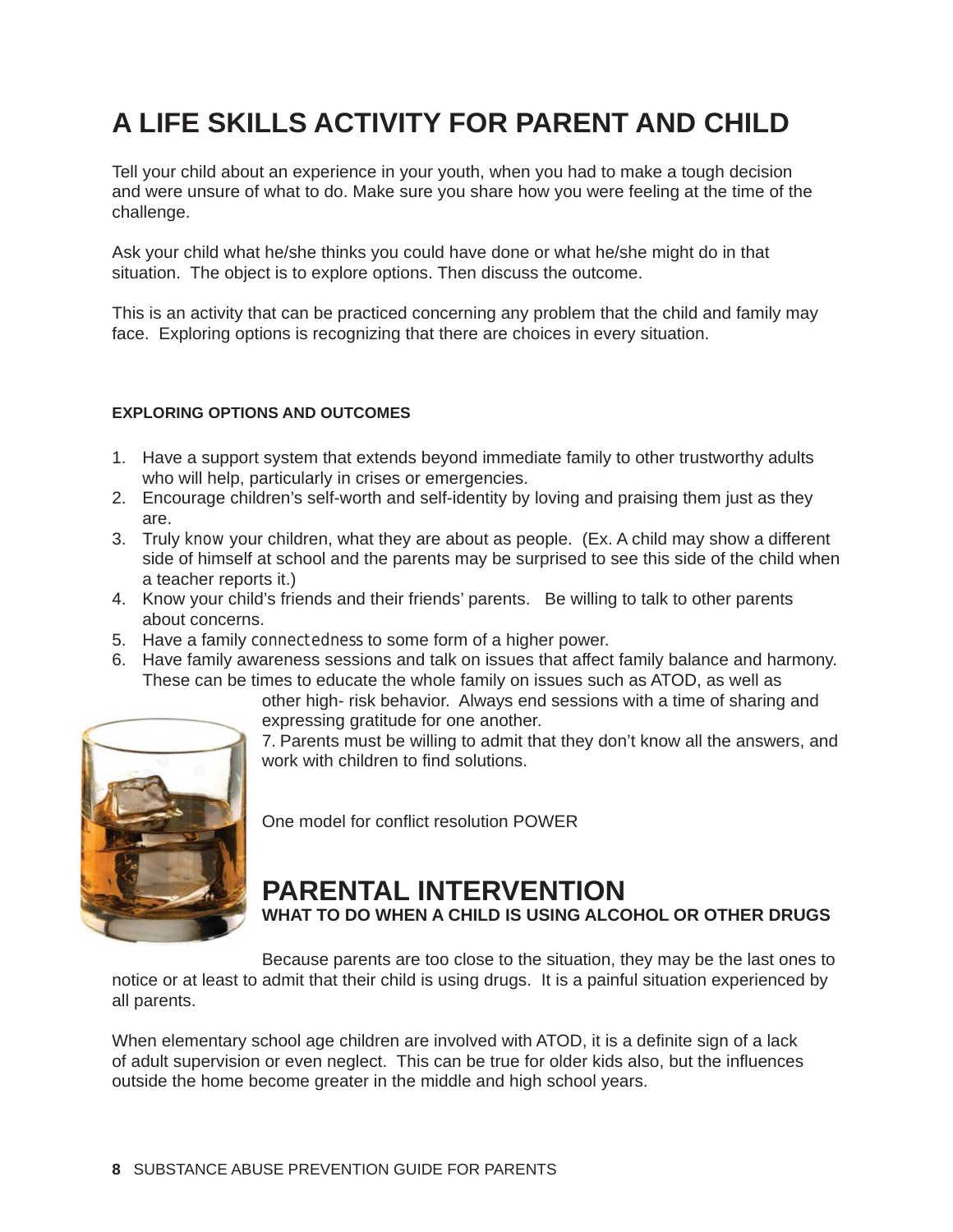It takes a very aware and committed parent to catch drug use in the early stages. There are three primary reasons parents do not notice drug use and get help for the child:



- **Denial.** It hurts to see drug use as the problem; a parent may look **1.** for some other reason the child's behavior has changed.
- **Enabling.** To keep the child from experiencing the consequences **2.** of drug use, parents may try to keep the child out of trouble by covering up or lying for him/her.
- 3. Shame and Blame. It can be difficult for parents to admit a child's substance problems because of the shame that they connect with it. They may blame themselves, or the child is shamed and blamed for creating the problem.

Families need to know they are not alone. This is why it is important to get a substance abuse professional involved as soon as possible. Intervening when a child is using drugs can be very

difficult and the parents and child need the help and support that comes from professional counseling.

A using child needs to have a *professional assessment.* This is an evaluation to determine the stage of use. It could be experimentation, harmful involvement or chemical dependency. This should be done by a licensed professional who will make recommendations to the family for support and/or treatment.

#### **CHEMICAL DEPENDENCY (ADDICTION) IS A MEDICAL DIAGNOSIS**

Chemical Dependency is considered a disease because there are signs and symptoms just like any other disease. Parents should not put off getting help for a child because they think the problem is not serious. The problem will get worse, rather than better. Parents often do not pay attention until there are failing grades. In some cases, this may not happen, but the child can still be using. *In addition to actual physical damage, alcohol and other drug use affects children's emotional growth.* Some experts say that the age at which a child begins active drug use will be the emotional/mental age he/she will stay unless they begin recovery. Often people are afraid of treatment because they do not know what it involves. This is explained in the assessment process.

### **FIVE STEPS TO TAKE TO HELP A USING CHILD**

Remember, there are NO quick fixes to this challenge. You will not be able to control, scare or bribe the child out of using.

- 1. Parents need to get support for themselves (through a counselor and other parents who have gone through this with their child, such as Families Anonymous).
- 2. When talking to a using child or confronting them about use, stay calm and don't argue. The child may attempt to make parents feel guilty. Describe the behaviors and situations that have led to these conclusions about drug use. Let the child know that caring parents will get help for their child and that is what is going to happen. Stand firm and united. Single parents can have another family member present for support.
- 3. With very difficult children, an intervention facilitated by a professional may have to need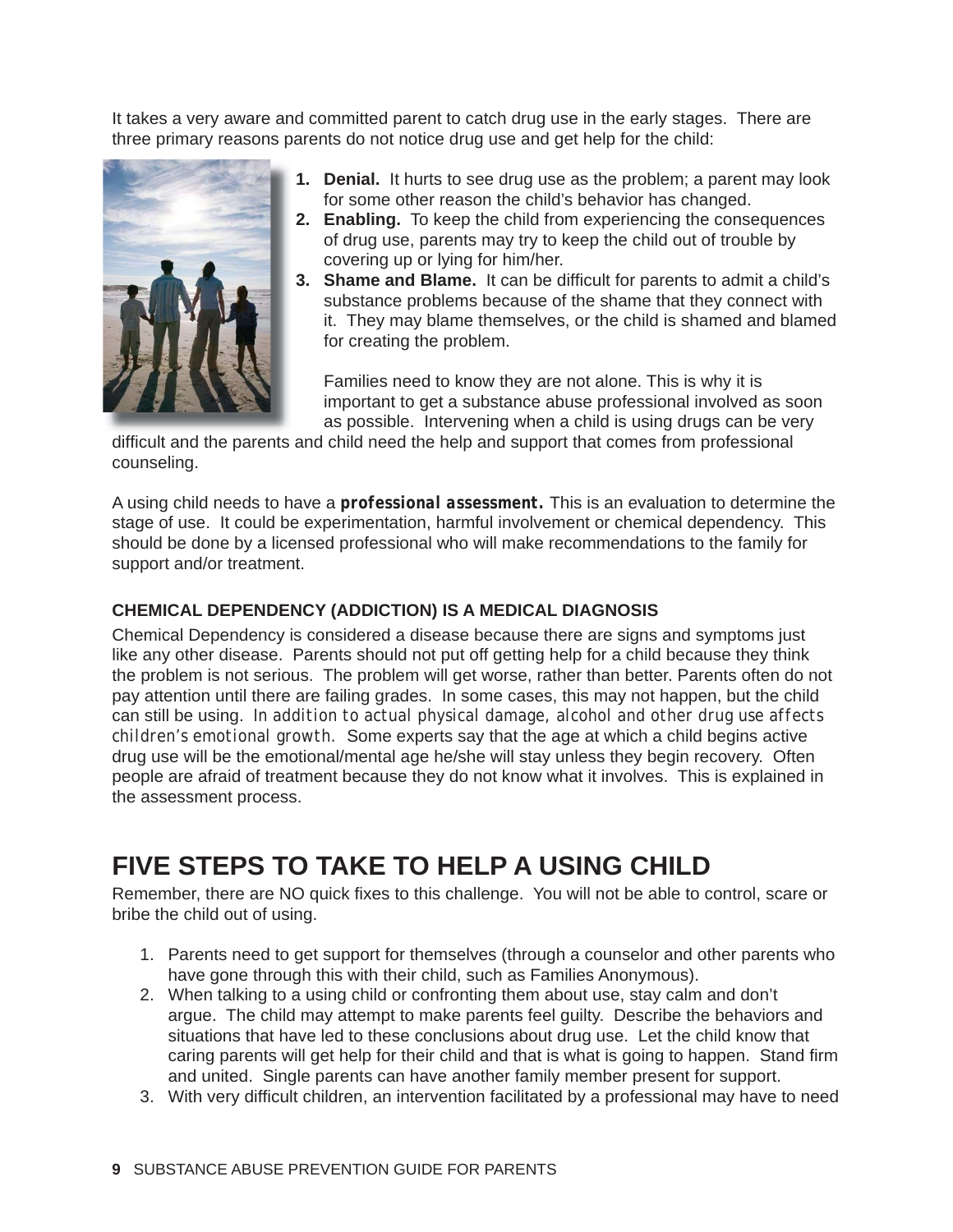place. A counselor may help with breaking the child's resistance to therapy or support.

- 4. Get the assessment and follow through with the referral recommendations for the child and the family. The evaluator will consider a family's financial circumstances and other needs.
- 5. Keep in mind that getting help for the child is expressing love and taking care of the child's well-being.



### **BEHAVIORAL CHECKLIST**

People who have problems with alcohol or other drugs can be very manipulative and parents in particular are sometimes not sure if they are over-reacting or have a true concern. It can be helpful to parents to use a behavioral checklist with which to compare their child's behavior. Many counselors give these to parents to assist in noticing certain behaviors.

It is sometimes difficult to distinguish normal adolescent behavior from emotional problems or substance abuse. Teens can have emotional and substance abuse problems simultaneously. Most teen rebellious behavior will improve when discipline and support

measures are applied. When it is substance abuse, a change for the better will not be seen until the substance use is addressed.

> *DIRECT INDICATORS OF TEEN INVOLVEMENT WITH ALCOHOL OR OTHER DRUG USE:*

- Teen is in an obvious "drunk" or "high" state (ex. Swaying, slurred speech, not comprehensible) •
- Smell of alcohol or marijuana
- Drug paraphernalia in teen's possession (ex. Rolling papers, pipes, spray aerosols, inhalant bottles, needles, etc.) •
- Hidden stashes of marijuana, pills, alcohol, etc.
- Talking about his/her drug use to others •
- Physical signs (particularly in several combinations) tremors, shakes, abnormally small or enlarged pupils, sweating, red watery eyes, smoky chemical smells, needle marks, burnt finger tips, unexplained changes in mood or body weight, etc. •
- Wearing clothing or jewelry that advocates or promotes drug use, such as T-shirts with prouse messages, or gold marijuana leaf necklaces. •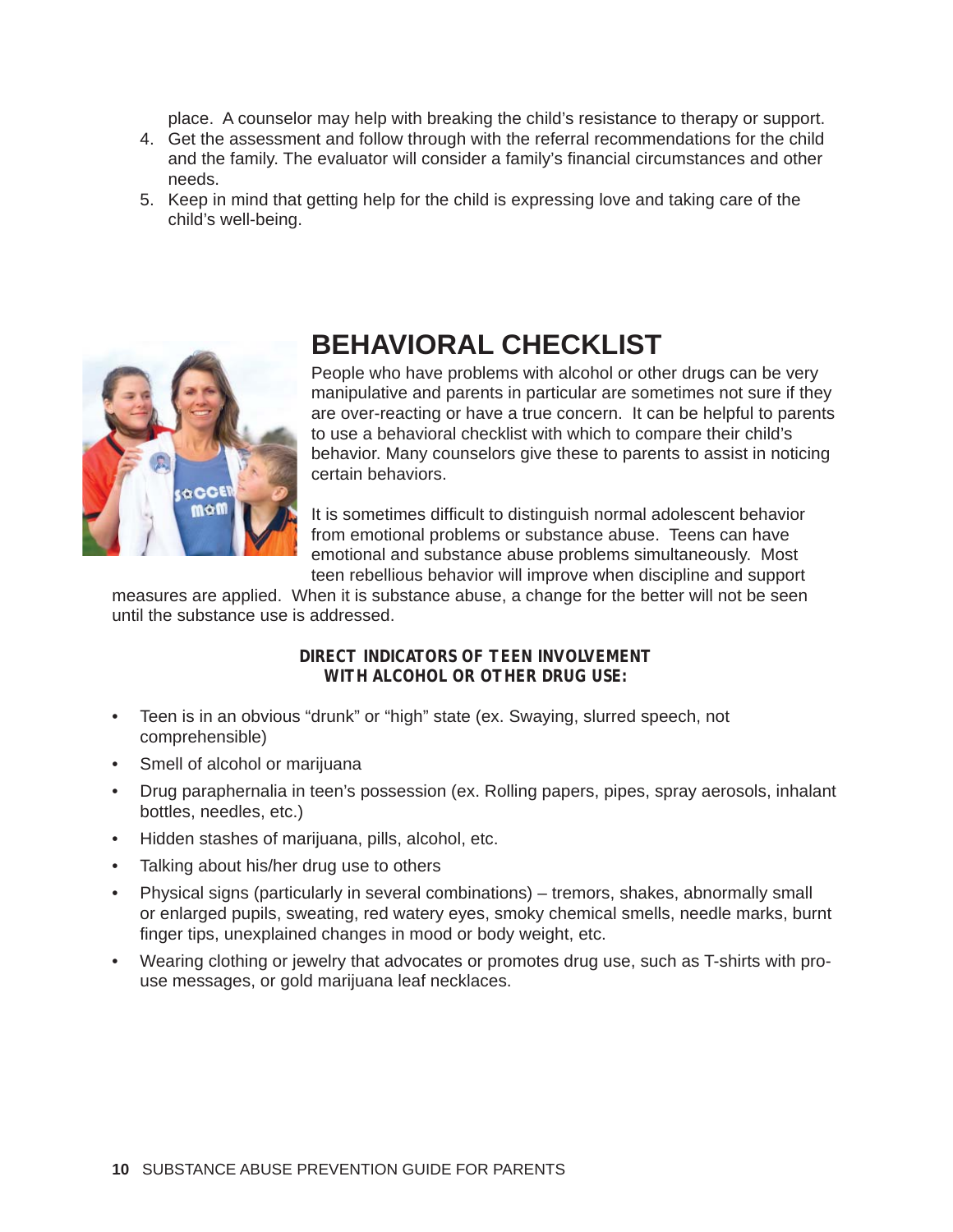### **INDIRECT INDICATORS OF TEEN INVOLVEMENT**



### **WITH ALCOHOL OR OTHER DRUG USE**

*If teens show these behaviors and are found not to be users, consider them at high-risk for use:*

Unexplained change in behavior or attitude Friends are known drug users Mood swings, depression or hyperactivity Frequent discipline problems at home or school Drop in grades Stealing or suspected of stealing In school truancy -- skipping classes, but still on school premises

- Lies •
- Excessive need for privacy
- Hanging out in locations that are known drug-use locations
- Gives verbal or physical threats when disciplined
- Threatens to run away
- Frequently requesting hall passes at school
- Getting in trouble with the law
- Sleeping in class

Some of the indirect behaviors can be signs of other emotional problems, but if traditional methods of therapy do not seem to be working then substance abuse problems should be considered. Even if some other disorder is the primary problem, little will be gained in therapy until the substance abuse is properly addressed. Usually by the time any significant behavior signs appear, the teen has been involved in substance use for some time. The earlier the intervention, the better the chance the teen will have of working a successful recovery program.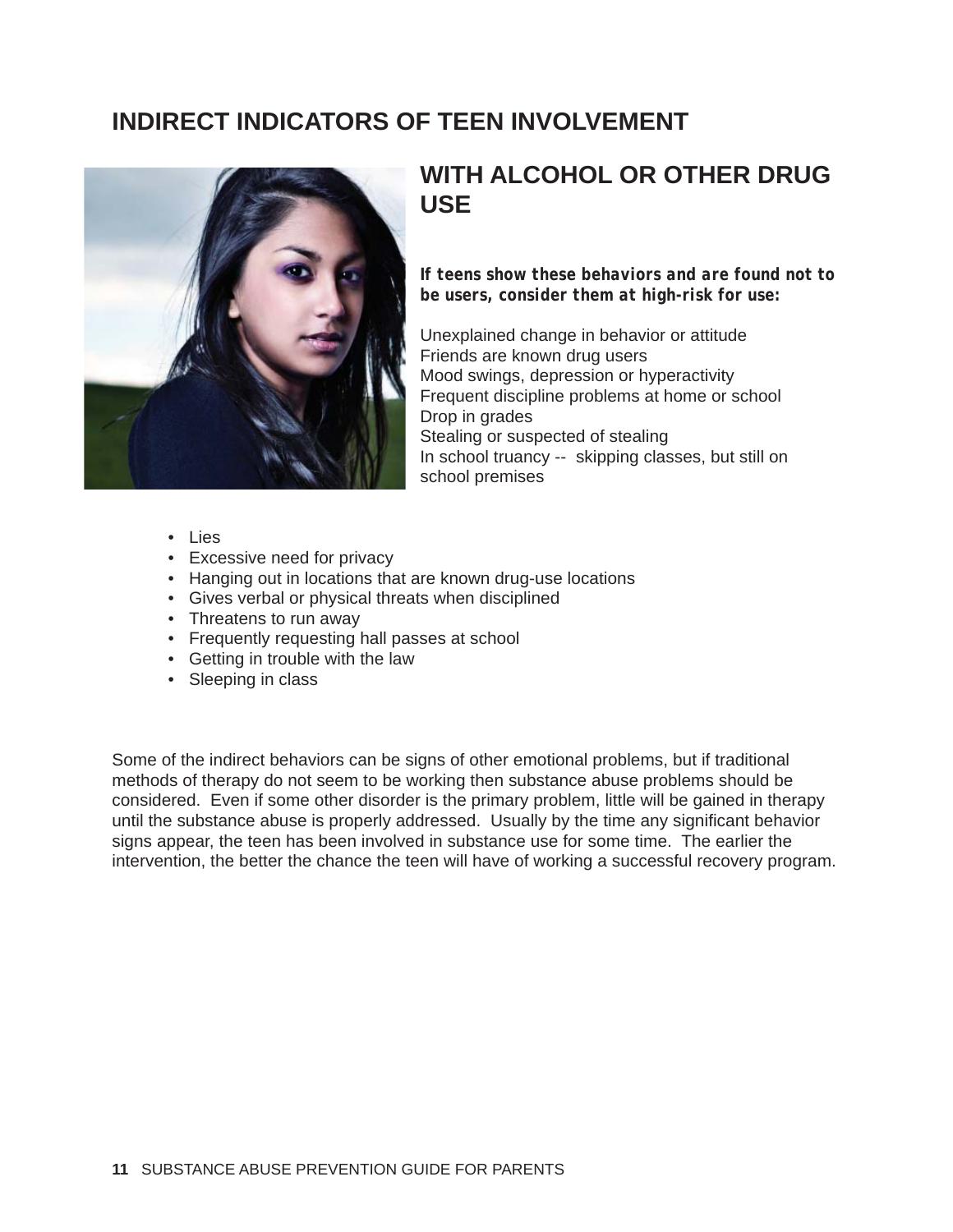### **COMMONLY ABUSED DRUGS**

Stimulants: stimulates nervous system, increases heart rate Amphetamines (speed) Tobacco Amyl nitrite (inhalant) Anabolic steroids (body building) Ecstasy (also hallucinogenic) Cocaine, crack cocaine

Club drugs – can be stimulating and hallucinogenic MDMA (Ecstasy), GHB, Rohypnol, Ketamine, Methamphetamines, LSD www.clubdrugs.org Web site.

Hallucinogens: causes hallucinations LSD, magic mushrooms, very high potency marijuana

Depressants: depresses nervous system, lowers heart rate Alcohol Benzodiazopines – tranquilizers such as Valium & Temazepam Cannabis (marijuana) Opiates, such as heroin, morphine , methadone Other prescription pain relievers (such as Oxycotin)

For a detailed description and street names of these drugs call NCADI for a free brochure at 1- 800-729-6686 or go to Web site: www.health.org .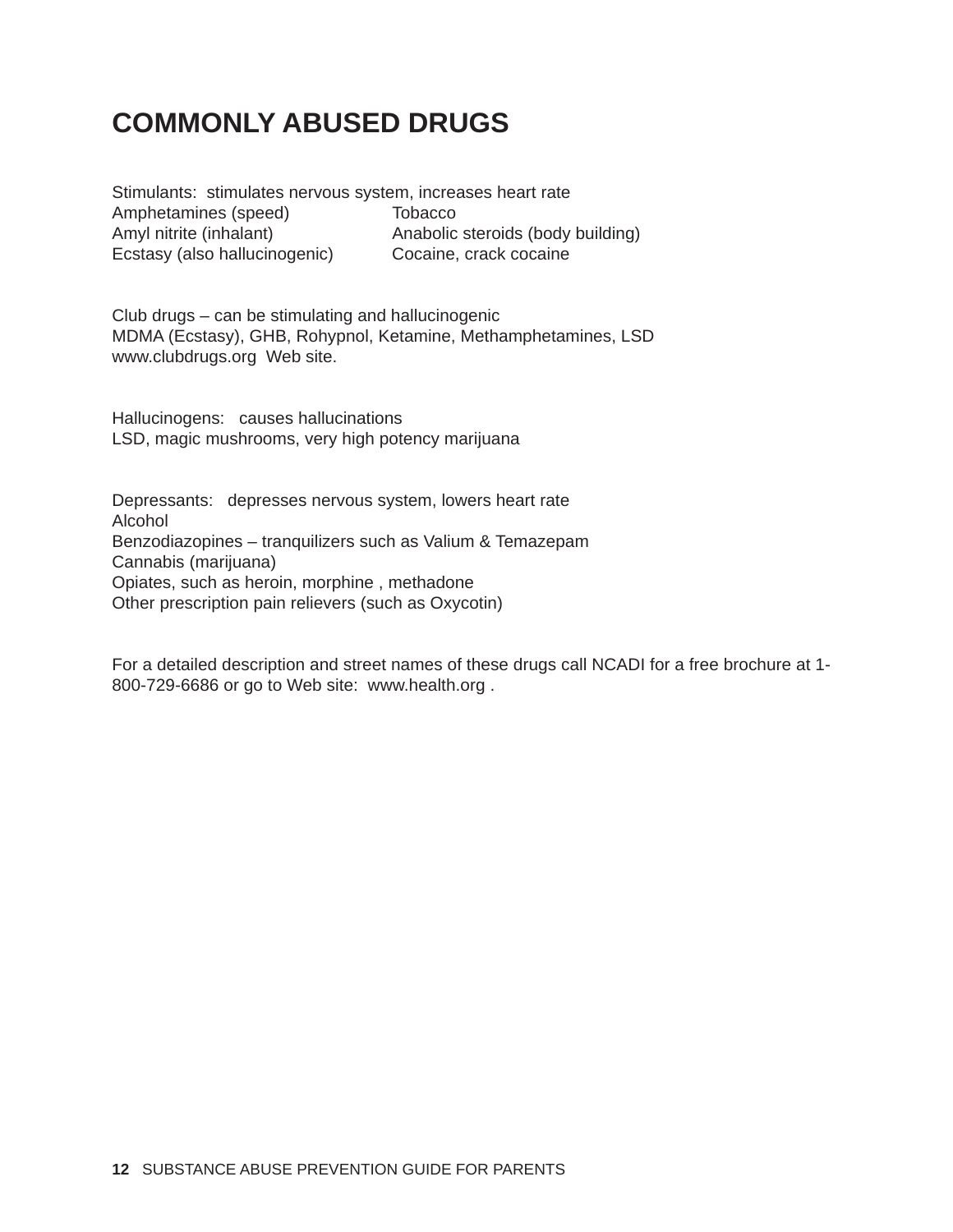# **RESOURCES**

#### **PARENTAL INTERVENTION**

#### **BOOKS:**

Schaefer, Dick. Choices & Consequences, What to do when a teenager uses alcohol and drugs Jay, Jeff & Debra. Love First: Intervention for Alcoholism and Drug Addiction

## **AGENCY REFERRAL LIST**

**We have provided this list of resources of which we are aware. Plymouth-Canton Community Schools and its staff are not endorsing any of these opportunities. We are providing you with resource suggestions.**

Advanced Counseling Services 6223 Canton Center, Suite 210, Canton, MI 48187 734-737-1200 Website: www.advancedcounseling.org Insurance: Most major insurance plans accepted SPECIALITIES: Mental health and substance abuse.

Ann Arbor Center for the Family 2300 Washtenaw, Suite 203, Ann Arbor, MI 48104 734-995-5181 Website: www.annarborcenter.com SPECIALITIES: Depression, school problems and learning disabilities, family conflicts, substance abuse, anxiety, eating disorders, reactions to divorce or loss, traumatic experiences, adoption, chronic medical disorders, emotional or developmental concerns in children & adolescents.

Canton Human Services (Affiliated with Growthworks) 50430 Schoolhouse Rd., Canton, MI 48187 734-495-1722, 734-495-3068 (fax) SPECIALITIES: Will do an assessment at no charge.

Cruz Clinic 17177 N. Laurel Park, Suite 131, Livonia, MI 48152 734-462-3210, 734-462-1024 (fax) Insurance: Most major insurance plan accepted SPECIALITIES: Child, adolescent and family therapy, ADD, ADHD, anxiety, depression, evaluations, psychological testing, psychotherapy, cognitive restructuring.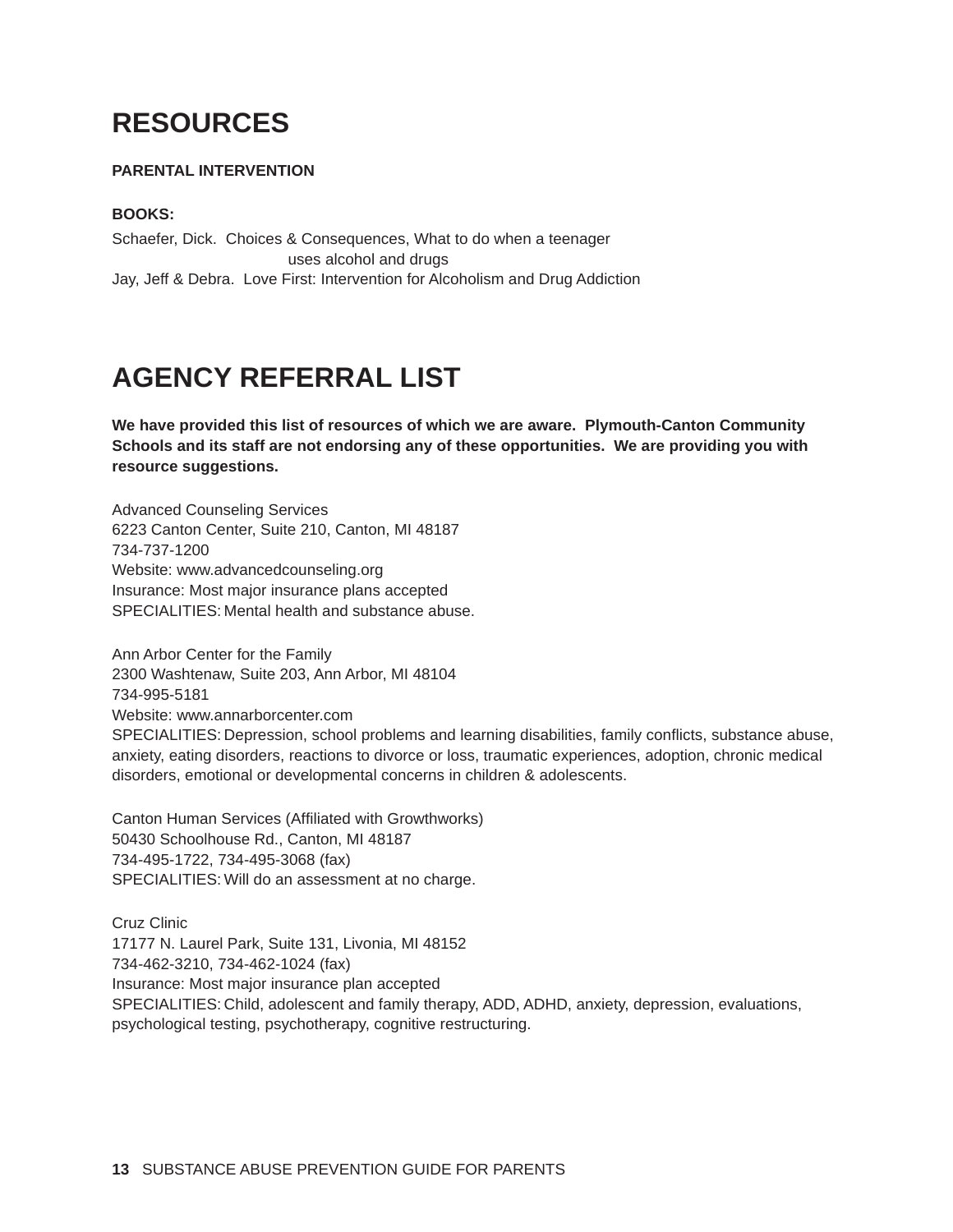Eastwood Clinic 17250 Farmington Rd., Livonia, MI 48152 734-425-4070 Website: www.stjoh.org/eastwoodclinics SPECIALITIES: Child, adolescent and family therapy, ADD & ADHD evaluations and therapy, anxiety, depression, psychotherapy, cognitive restructuring, substance abuse, grief counseling, sexual molestations.

Growthworks, Inc. 271 S. Main, Plymouth, MI 48170 734-455-4095 Website: www.growth-works.org SPECIALITIES: Adolescent substance abuse. CD Treatment/CMO.

50430 Schoolhouse Rd., Canton, MI 48188 734-495-3074 SPECIALITIES: Assessment/Youth Assistance Program.

Ron Harrison, SW 734-214-5883 SPECIALITIES: Adolescent assessments will determine treatment options. Client pay.

Hegira Programs, Inc. - Children's Outpatient Services 8623 N. Wayne Road, Suite 123, Westland, MI 48185 734-367-0469 Website: www.mhweb.org/wayne/hegira.htm

Henry Ford Behavioral Services, Psychiatric Services 5111 Auto Club Dr., Suite 112, Dearborn, MI 48126 313-317-2000 Website: www.mhweb.org/wayne.hford.htm SPECIALITIES: Child, adolescent and family therapy, ADD & ADHD evaluations and therapy, anxiety, depression, psychotherapy, substance abuse, grief counseling, sexual molestations, anger management.

Kara Lee & Associates PC 1308 S. Main St, Plymouth, MI 48170 734-451-3440 SPECIALITIES: Child, adolescent therapy, assessment, substance abuse, depression, anxiety.

Lifespan Clinical Services 18316 Middlebelt, Livonia, MI 48152 248-615-9730 Website: www.starfishonline.org SPECIALITIES: Mental, emotional health issues, blended family concerns, substance abuse, ADHD,

grief and loss, impulse control, aggressive behavior, communication techniques, crisis assessment and stabilization.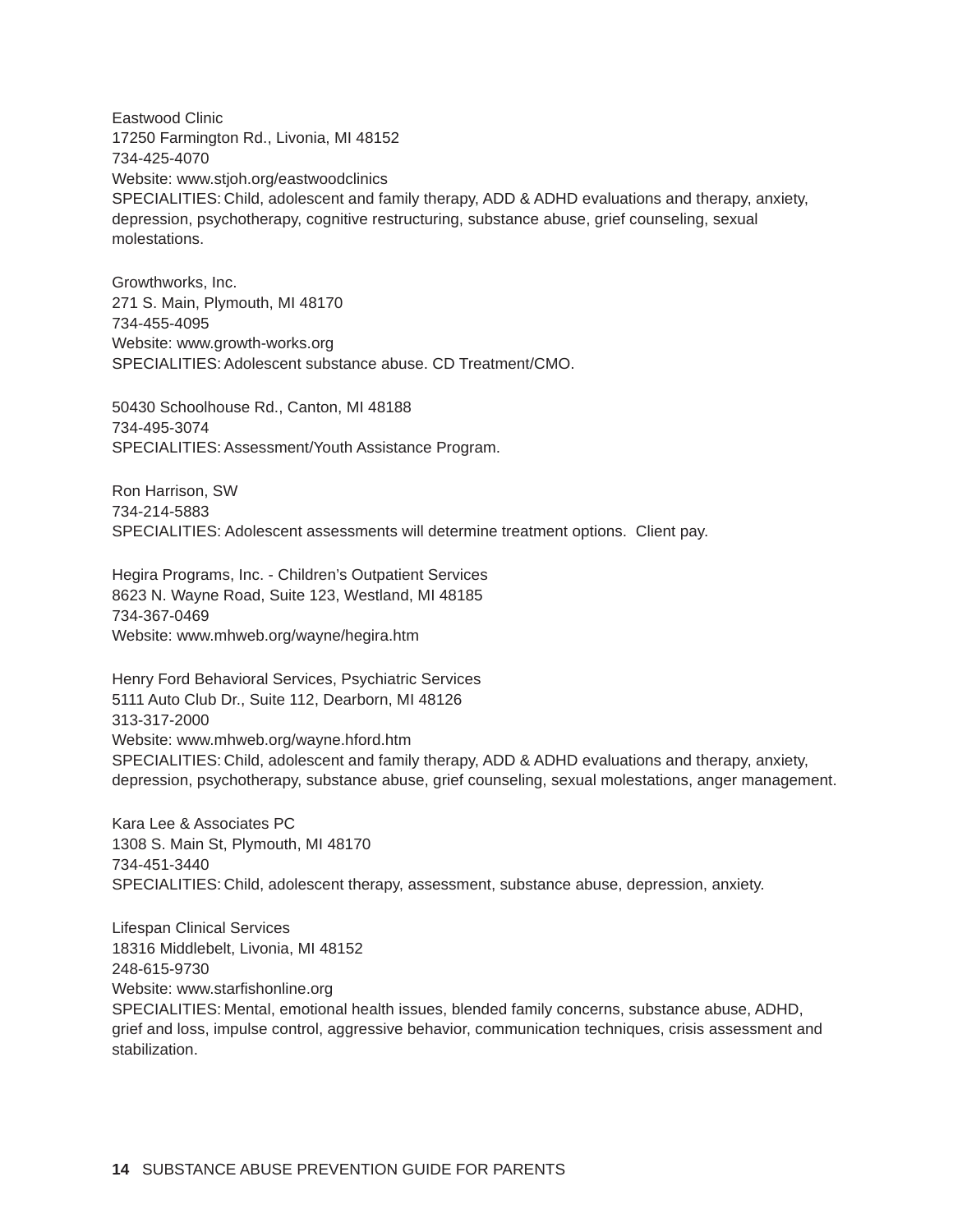Outpatient Behavioral Services/St. Joseph Hospital 2006 Hogback, Ann Arbor, MI 48105 734-786-2300 2200 Canton Center Rd., Suite 200B, Canton, MI 48188 SPECIALITIES: Child, adolescent and family therapy, ADD, ADHD, depression, evaluations, psychological testing.

Plymouth Family Services - Help Source 684 Deer St., Plymouth, MI 48170 734-453-0890, 734-453-1664 (fax) Insurance: Call to verify. SPECIALITIES: Eating disorders, anxiety, depression, families and young adults, and marital issues. Elementary through age 18 ADD and ADHD.

St. Joseph's Behavior Services - Adolescent Partial Program at Huron Oaks 5401 McAuley Dr., Ann Arbor, MI 48106 734-712-5750 SPECIALITIES: Child, adolescent, family therapy, ADD, ADHD, depression, evaluations, psychological testing.

Starfish Family Services 30000 Hively, Inkster, MI 48141 734-728-3400 SPECIALITIES: Child, adolescent and family therapy, ADD, ADHD, depression, evaluations, psychological testing.

University of Michigan Center for the Child & Family 530 Church Street, Suite 1465, Ann Arbor, MI 48109 734-764-9466 SPECIALITIES: Evaluations, psychological testing, individual therapy, parent guidance, family therapy, couples therapy and groups.

Westside Mental Health Services 32932 Warren, Westland, MI 48185 734-513-8295 INSURANCE: BCBS, BC Network, PPOM facility, Aetna, Cigna, HAP, Medicare, most third party insurance.

SPECIALTIES: Good all around therapist for adolescents. Works well with younger children in child therapy and sexual abuse cases and substance abuse.

### **FOR SUPPORT:**

Alateen – www.alateen.org Alcoholics Anonymous – www.alcoholics-anonymous Families Anonymous – www.familiesanonymous.org Narcotics Anonymous – www.na.org Cocaine Anonymous – www.ca.org Al-Anon – www.Alanon.org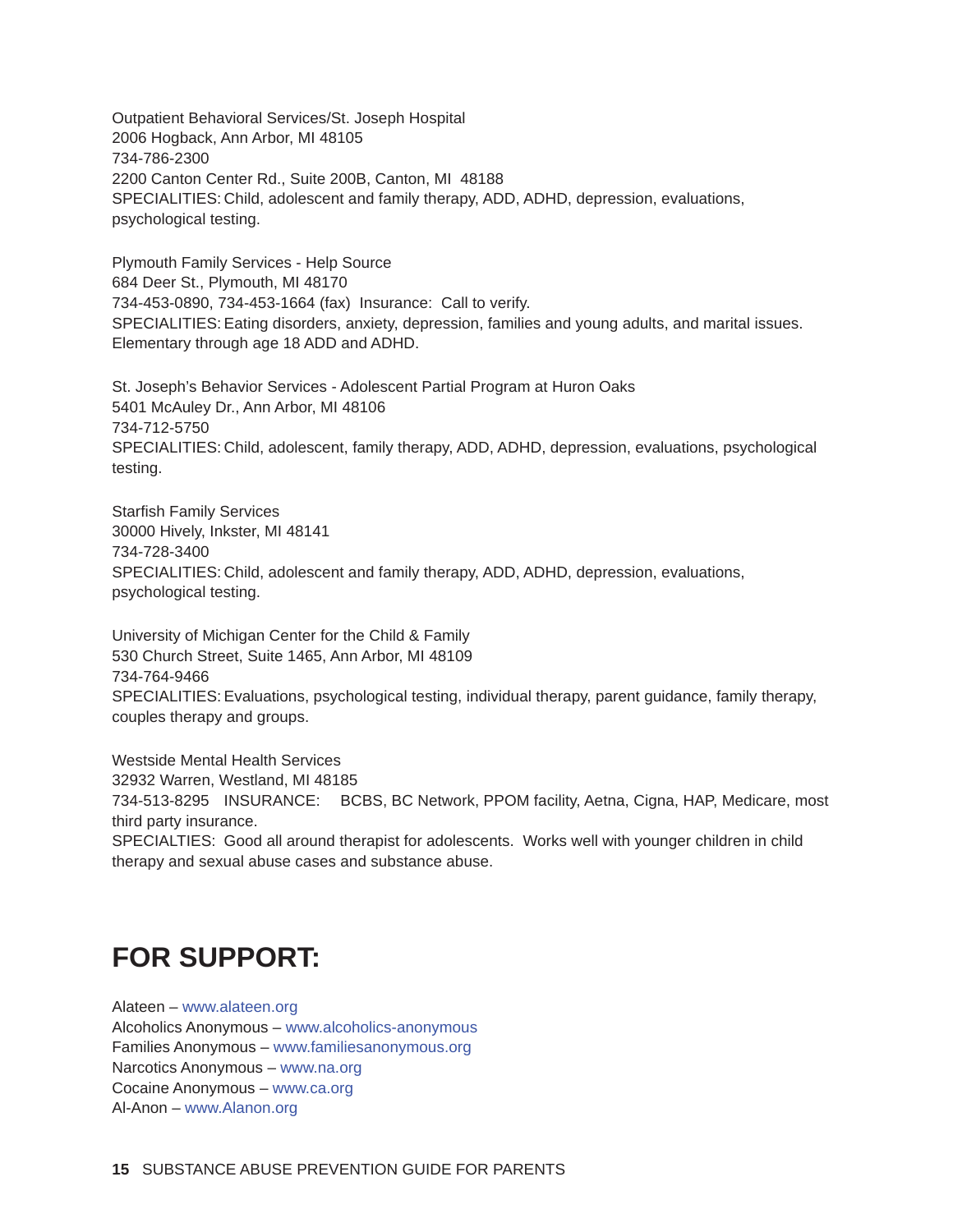### **ADOLESCENT TREATMENT OPTIONS**

*Greenbrook Recovery Center*  Ann Arbor, MI 734-786-4900

St. Joseph Mercy System Assessments, adolescent treatment and recovery.

*Growthworks*  734-455-4095

*Herbert Malinoff, M.D.* Addiction Medicine Ann Arbor, MI 48104 **for addictive disorders.** 734-434-6600

*Livonia Counseling Center* Livonia, MI 48154 Group therapy. 734-744-0170

248-661-6100 most insurances.

*Outpatient Behavioral Services – St. Joseph Mercy* 2008 Hogback Rd. Ann Arbor, MI 48104 **Assessments**, therapy, and referrals. 734-786-2300

271 S. Main St. Assessments, adolescent treatment and Plymouth, MI 48170 recovery, parent education groups.

4870 Clark Rd. W. Medical assessments and referrals

15370 Levan Rd. Suite 2 **Assessments**, individual and

*Maplegrove Treatment Program* Assessments, early intervention program West Bloomfield. MI and intensive outpatient treatment. Accepts

*The Pathway Family Center*

231 Providence, suite 300 Assessments and intensive outpatient, much Southfield, MI **parent involvement.** Family must bill 248-443-0105 insurance for reimbursement.

### **NATIONAL ADOLESCENT TREATMENT PROGRAMS**

Caron Foundation – www.caron.org Johnson Institute – www.johnsoninstitute.com Hazelden Foundation- www.hazelden.org Phoenix House – www.phoenixhouse.org More treatment programs can be found at www.samhsa.gov

NOTE: Insured families can also contact their healthcare providers to find agencies and private therapists who will provide needed services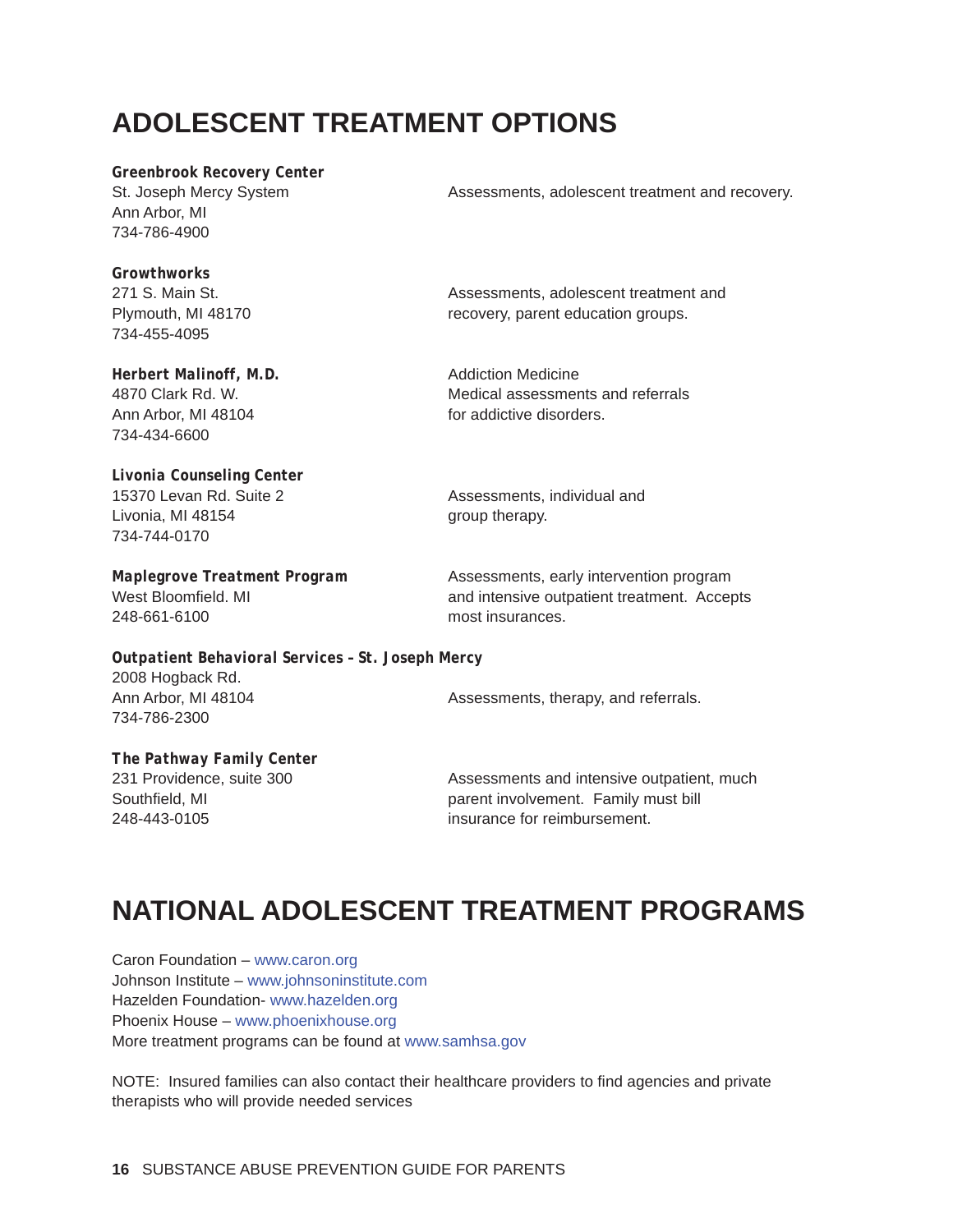# **CRISIS HELP**

*Emergencies…911*

*SOS Crisis Center* 114 N. River St. Ypsilanti, MI 734-485-8730

*Ozone Youth and Family Services (Ozone House)* 1705 Washtenaw Ann Arbor, MI 48105 734-662-2222 Crisis counseling, shelter for youth, 24 hour crisis hotline



### **ADDITIONAL RESOURCES**

*Teens Using Drugs – What to know & what to do.* Site with scheduled talks by Ron Harrison SW, and links to most important substance abuse Web sites. http://www.hvcn.org/info/teensusingdrugs

*Washtenaw & Livingston Counties Resources & Referrals* provided by SOS Crisis Center Http://comnet.org/soshelpnet

*Drug Testing as a Tool for Parent – FDA Cleared hair tests* Psychomedics Corp. Cambridge, MA 1-800-628-8073 www.drugreeteenagers.com

*Latest Street Drugs Information* www.streetdrugs.org

*Chemical Makeup of Drugs* www.erowid.org

*National Clearinghouse for Alcohol and Drug Information (NCADI)* Updated prevention & treatment information, catalogues, brochures, videos, posters, street drug info. etc. www.health.org

*Substance Abuse and Mental health Services Administration (SAMHSA)*  Links to many substance abuse & mental health sites. Latest research, prevention and treatment resources, catalogues, etc.

www.samhsa.gov

**\*Research cited in this guide can be found on the NCADI and SAMHSA websites.**